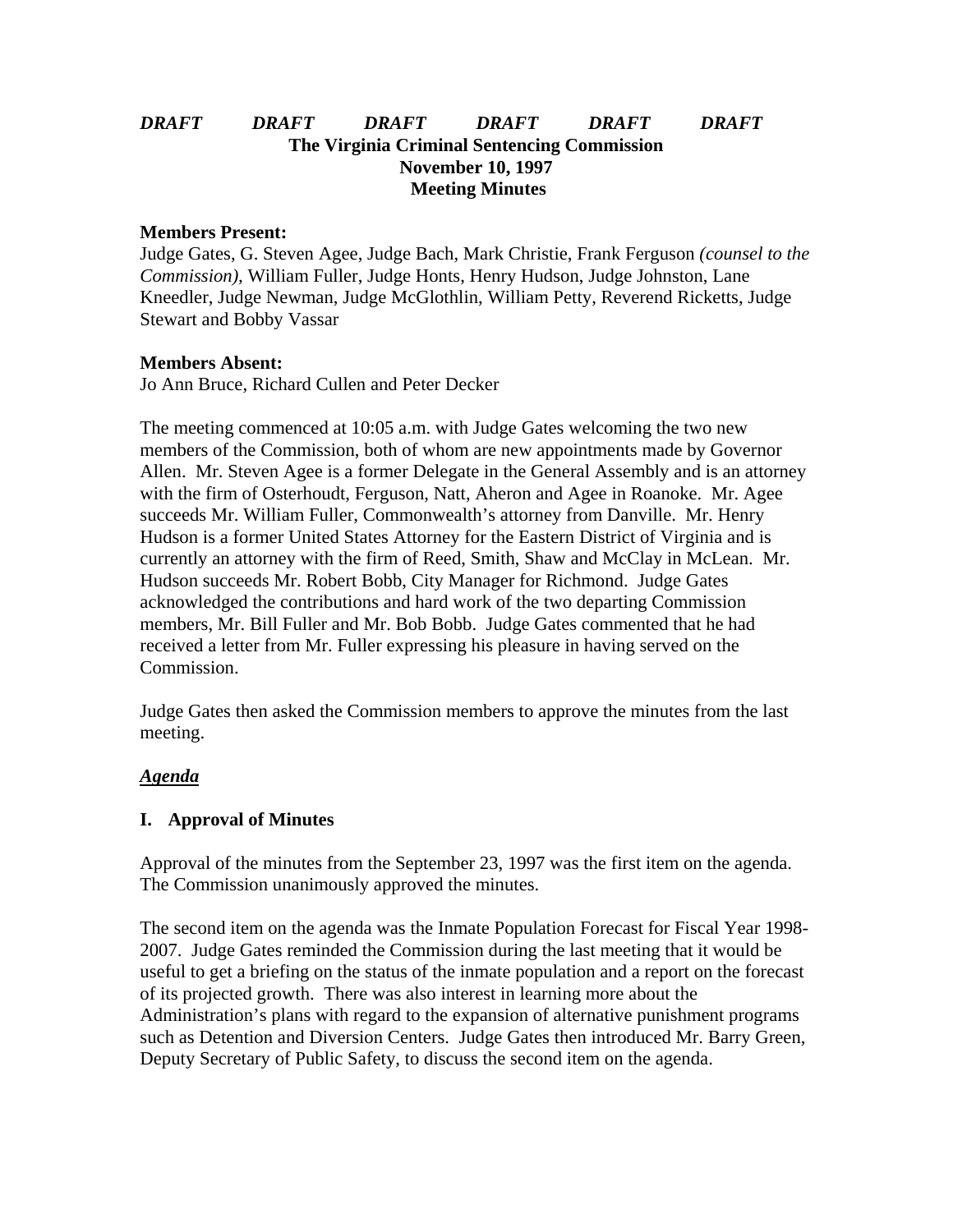#### **II. Inmate Population Forecast: FY1998 - FY2007**

Mr. Green said he would be discussing an overview of the projected number of prison inmates in the system and the number of alternatives available. He commented that the jail and prison population forecast was developed by two committees using a "consensus method" approach which began about five years ago. In the last two years, the process has expanded to include a forecast of the juvenile correctional center population. The first of the two forecast committees consists of the technical committee which employs quantitative methods to make projections based upon past trends and patterns. The second committee is the policy committee which examines projections presented by the technical group and offers modifications based on policy issues that are believed to likely affect future inmate populations.

Mr. Green noted that the state inmate population is projected to grow an average of 3.7 percent per year over the next ten years. Specifically, he said that the forecast is that the 28,700 inmates currently held in state prison is projected to grow to 32,500 by June, 2000. He indicated that with the enactment of truth-in-sentencing guidelines in January 1995 (new law), the composition of the admissions cohort of inmates has shifted from "old law" to "new law." By December 1996, 86% of the offenders admitted to prison were sentenced under the "new law."

Mr. Green added that recent arrest statistics illustrate that arrests for violent crimes such as murder/non-negligent manslaughter, forcible rape and robbery are down about 16% over recent trends. These arrest trends are also largely reflected in the inmate admission data. After posting an increase in 1992, admissions of violent offenders to state facilities began to decline. On average, from 1993 through 1996 violent offender admissions to state facilities declined by 1.6 percent per year. Another factor likely to affect the state responsible inmate forecast is the recent change in the definition of state responsible felons. The 1997 General Assembly enacted legislation changing the definition of state responsibility from felons with sentences of greater than six months to felons with sentences of one year or greater. This change took effect in July of this year. It is estimated that the net effect of this change will be a shift of approximately 248 inmates from the state responsible population to the local responsible (i.e., jail) population.

Detention and diversion centers house inmates called probates and are not counted in the state or local responsible inmate population because these offenders are considered to be sentenced to probation. Detention center can be compared to a boot camp for offenders over the age of twenty-four. The offenders must stay at the center unless authorized for a work detail under supervision. The offenders housed in a diversion center may work at the center or in the community but must report back to the center in the evening. In both cases, offenders will receive drug and alcohol treatment, education and mental health services. Detention centers can be located almost anywhere in the state but the diversion centers need to be located in a relatively urban area due to the employment factor. Mr. Green said there are three operating detention centers (two for men, one for women). He said that the Department of Corrections (DOC) is considering converting three field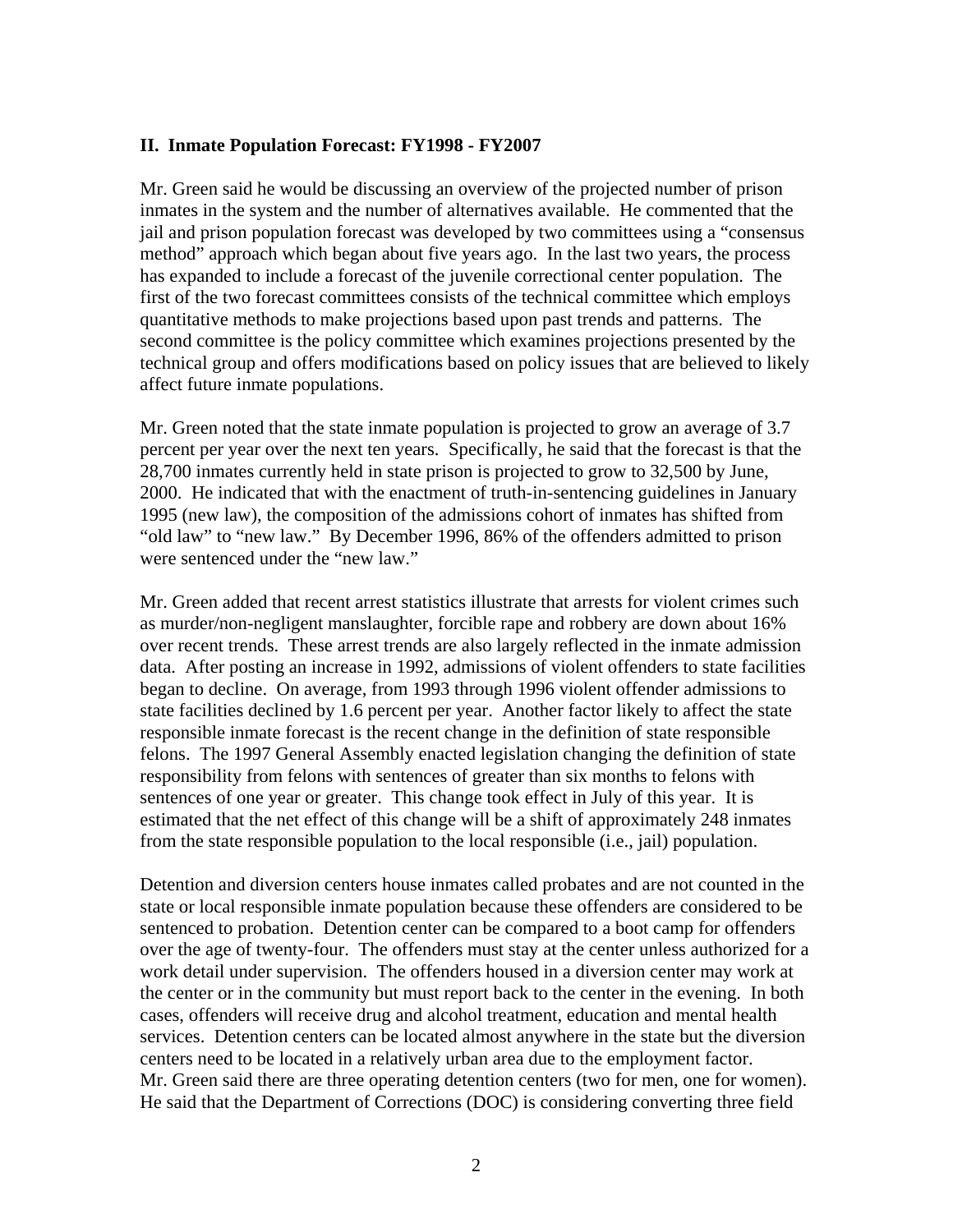units into detention centers. He observed that there is very little work or time needed in converting a field unit into a detention center. DOC is hoping to have at least another 100 beds of daily capacity for these correctional options by January 1998.

Mr. Green said that DOC has two operating diversion centers in the state (one for men, one for women). Chesterfield's diversion center is under-populated at this time because it just opened in July. DOC estimated that the facility would be filled to capacity by December, 1997. He continued in his presentation by noting the Adult Residential Centers (ARC) which are private, mostly non-profit, facilities are another place to house probates. Most offenders in this program are probates. This program is similar to a halfway house or a diversion center but the offenders will usually find their own jobs. The offenders need the additional supervision because they currently have no stable environment to live in. Mr. Green pointed out that DOC is still operating one boot camp in Southampton and that it is not filled to capacity at this time. The qualifications for boot camp are that the offender must be under twenty-four years of age and a first-time felon. This program involves more physical training than the detention and diversion centers. DOC considered opening a women's boot camp but there is not enough demand. Michigan's Department of Corrections operates a women's boot camp and our DOC has an ongoing agreement with Michigan and has sent at least three women in the past from Virginia to participate in their program. The demand is still very low and currently no women are participating in the boot camp program. He then spoke on day reporting centers which are generally opened in a highly populated area. Offenders who are given a sanction that includes supervision in a day reporting center have their actions controlled throughout the day as they report to work or school and must stay at home during the nighttime hours. The offender must report to the center in the morning and possibly participate in programs like drug screening, counseling, education or alcohol and drug treatment.

Mr. Green then concluded his remarks and, with no questions being offered, Judge Gates thanked Mr. Green for coming to the meeting and presenting the inmate population forecast.

During the last session of the General Assembly, House Joint Resolution 443 was adopted. This resolution directed the Virginia State Crime Commission to study methods for providing substance abuse services to offenders in the criminal justice system. The Crime Commission has finished its work on this study and the Commission could be involved in their recommendations. Judge Gates asked Ms. Judy Philpott from the Crime Commission to discuss the next item on the agenda, Substance Abuse Treatment Services for Offenders.

### **III. Substance Abuse Treatment Services for Offenders**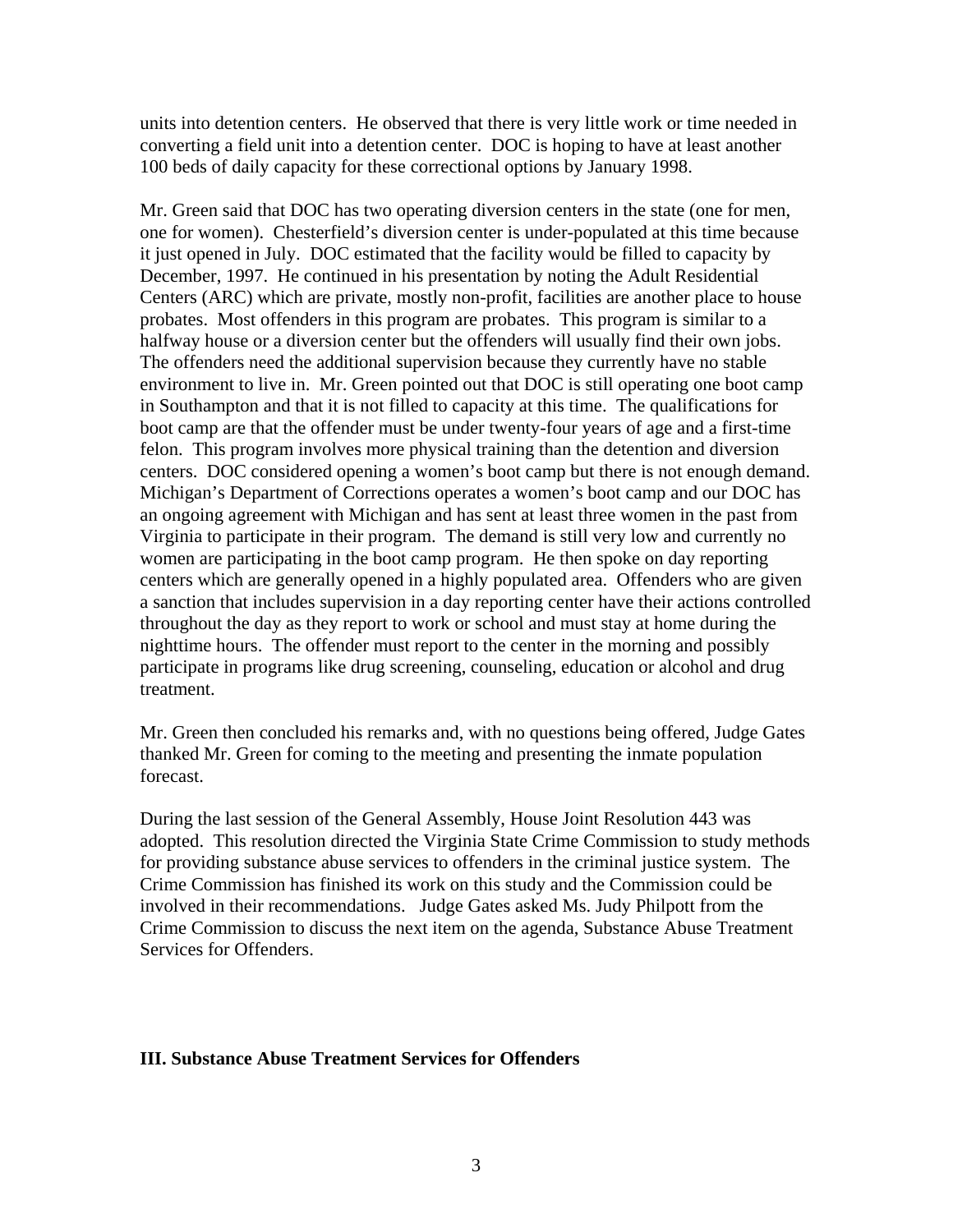Ms. Philpott presented a series of charts to summarize the Substance Abuse Treatment Services for Offenders. The Crime Commission is recommending to the legislature the development of a comprehensive system for the identification of drug-involved offenders that integrates levels of substance abuse treatment with criminal punishment. Ms. Philpott said the Crime Commission has modeled this approach after Colorado's substance abuse model. She explained that Colorado's model provides drug screening and assessment for every felon prior to sentencing. She noted that Virginia's system, as proposed, would mirror Colorado's model except for the exclusion of misdemeanors. The goal of this system would be to reduce criminal recidivism among drug-involved offenders.

She continued by noting that the Crime Commission is proposing that defendants convicted of felonies, Class I misdemeanors and certain delinquent juveniles be screened and assessed for substance abuse. The screening and assessment would occur as part of the existing pre-sentence investigation process (§19.2-299, Code of Virginia). At this time, pre-sentence investigations (PSI) are conducted in about 55% of all felony cases because the PSIs are often waived in a plea bargain situation. She noted that this proposal would require a PSI in all felony convictions. Therefore, the PSI report would be revised to include more detailed substance abuse assessment information in order to integrate appropriate substance abuse treatment recommendations. Treatment would be provided through existing and/or expanding networks and systems.

Ms. Philpott said that the proposed drug screening and assessment program would be funded through offender fees. The funding sources would vary based on the treatment setting. She said that the proposal included a plan that an information system be put in place for offender tracking and performance. She then spoke about the proposed implementation of the substance abuse screening and assessment system. She observed that the Crime Commission realizes that it will take some time to revise the PSI instrument to include the substance abuse assessment component and that training of staff would then have to follow. Returning to the proposed funding mechanism for the new program, she noted that the Crime Commission would request legislation to adjust the fees currently paid by drug offenders. Drug offenders now are assessed a fee of \$100 on felony drug offenses and a \$50 fee on misdemeanor drug crimes. She said the proposal would be to raise these fees and to use the funds to support development and training.

The drug screening and assessment for felony cases would be handled by specialized probation & parole staff. The responsibility for handling Class I misdemeanor convictions would fall to the local VASAP (Virginia Alcohol Safety Action Program) programs while delinquent juvenile dispositions would be overseen by the specialized court services unit staff from the Department of Juvenile Justice.

Judge Honts asked Ms. Philpott if the proposed drug assessment and screening would cover all misdemeanor conviction cases. She answered yes except that traffic offenses would not be included. Ms. Philpott commented that there is some risk here in terms of required resources since the Crime Commission has no idea of the number of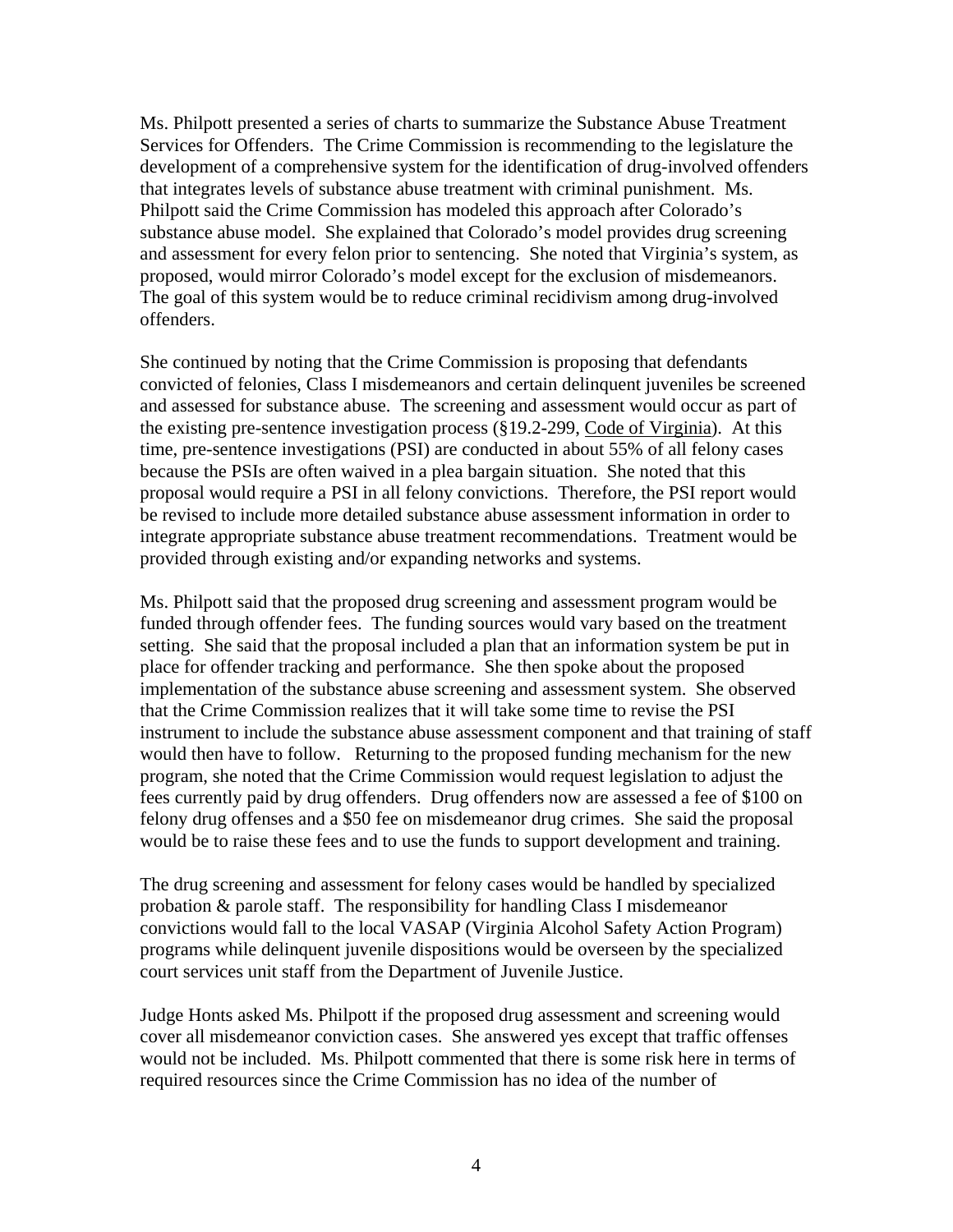misdemeanors convictions handled in General District Courts. She indicated that the data bases maintained by the Supreme Court were inadequate in this regard.

Ms. Philpott went on to say that, if the proposed legislation was accepted by the legislature, one senior officer in probation & parole and court services units would be hired to conduct the assessments of drug-involved offenders. Hiring for these new positions would begin July 1, 1998. The first year positions would be funded through the collected fees. Mr. Hudson commented that there were thousands of misdemeanor convictions each year and he questioned if a judge could exempt an offender from this mandatory screening process if there was no indication of drug abuse. Without such an exception, he observed, the volume of offenders would be staggering and overwhelm the capacity to perform effective screening. Ms. Philpott responded that the current legislative proposal does not include any exception provisions but that such a clause might be added during the upcoming General Assembly Session.

Ms. Philpott then presented the proposed implementation schedule which would include the revision of the PSI reports, analysis of current and optimum substance abuse treatment continuum, recommended graduated sanctioning system for probation/parole violations, and the development of substance abuse and treatment performance outcome measures. The proposal would call for all of these goals to be completed by January 1, 1999. She noted that an implementation work group must be created in order to complete this work. The Crime Commission recommended that the Sentencing Commission serve as the lead agency for the implementation work group. Mr. Kneedler asked if a treatment component is included after the assessment and screening has been completed. Ms. Philpott said there is a treatment component but it is not mandated. She added that treatment options are available but the next step of this study would be to develop expanded treatment options for the judiciary. She felt that the first step should be to identify the problem and see how best to treat these offenders. She indicated that at this time there are no new treatment proposals. Mr. Kneedler remarked that the Sentencing Commission would not be the right agency to lead this implementation work group. This Commission, he said, is a statistical/policy group, not an implementation group. Ms. Philpott commented that the implementation group would only work on the development of the instrument and not on treatment issues. An advisory group would be in place that is treatment oriented and would work only on those issues.

Ms. Philpott continued her presentation by saying that the implementation work group would report its findings to the Crime Commission, House and Senate Courts of Justice, House Appropriations Committee and Senate Finance Committee by January 1, 1999. She said that the Crime Commission is proposing that the fees which are currently charged to drug offenders (§14.1-112) be increased to \$75 for misdemeanor drug crimes and \$150 for felony drug crimes. Language would also be added to the legislation that would limit implementation to the availability of funding.

Judge Gates asked Dr. Kern how this proposed legislation would affect the Commission. Dr. Kern said that the emphasis on expanding the PSI to include substance abuse screening would likely help judges and the Sentencing Commission. The Sentencing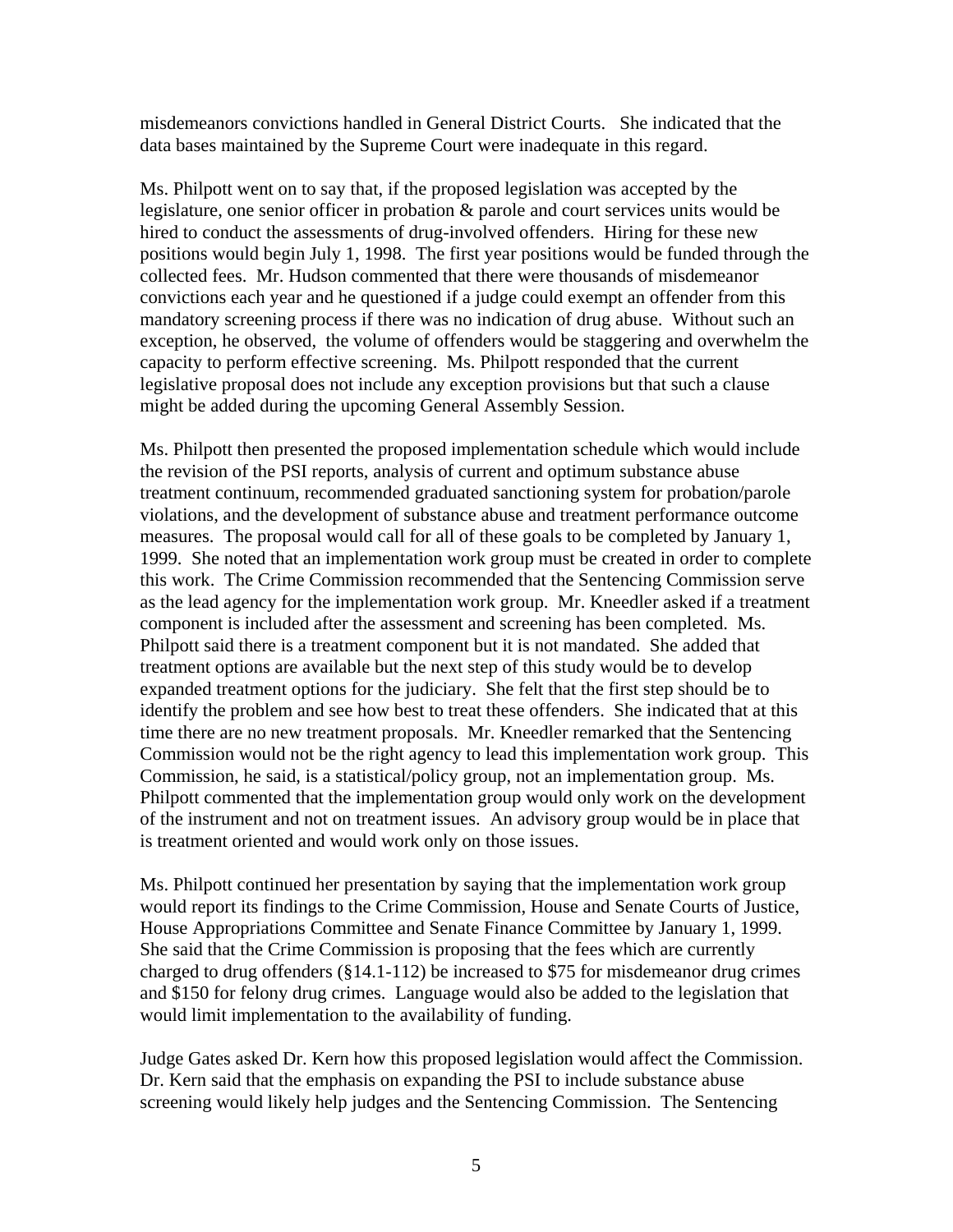Commission relies heavily on the data collected from the PSI reports. He felt that the proposed role for the Commission would be limited and not include the development of any treatment options. Dr. Kern remarked that one advantage of the proposal for the Commission would be that probation officers would be required to complete a PSI in every felony case which, therefore, would also likely mean that they would be filling out the sentencing guidelines worksheet. With probation officers completing all guidelines forms, they would be more reliable and complete than those completed by prosecutors. He pointed out that requiring a PSI in every felony case would be put some new resource demands on certain local probation and parole offices. However, Dr. Kern noted that there were pending proposals which would provide for additional probation officer manpower for these offices. Mr. Savage, director of the Crime Commission, commented that he appreciates the work of the Sentencing Commission and would be glad to volunteer the Crime Commission's services as needed in the work of the implementation work group. Ms. Philpott concluded her remarks by speaking very briefly on the drug courts in Virginia which are currently being operated in Richmond and Roanoke.

Mr. Petty commented that he is concerned how this proposal would affect local jail incarceration due to the fact that it takes several weeks for the PSI to be completed. He felt that many of the convicted felons would be held in jail while the PSI was being prepared and that this would have an overwhelming impact on local jail bed space. Judge Honts further added that the requirement for a PSI would have a large impact on the courts.

With no further comments, Judge Gates thanked Ms. Philpott for coming to the meeting and presenting the legislative proposal pursuant to House Joint Resolution 443 . Judge Gates then asked Judge Bach to discuss the next item on the agenda, the Commission's legislative subcommittee proposals to modify the Code of Virginia.

### **IV. Legislative Proposals**

Judge Bach began by reviewing the recommendations of the Legislative Subcommittee. He noted that most of the recommendations for legislative action could be termed "house-keeping" measures.

The first proposal was a modification to  $\S17-234$  to provide that all future appointments to the Commission be for varied terms. This proposal is needed to prevent an exceedingly large amount of membership turnover in three years. However, to ensure some continuity in membership, the legislative proposal would include a clause that would allow members initially appointed prior to January 1, 1998 to serve again. Mr. Christie asked Judge Bach about the wording that involved staggered terms and how the proposed term lengths were developed. Dr. Kern responded that Mary Devine of Legislative Services selected the initial terms as a discussion starting point and that these numbers could be changed as desired by the Commission. Judge Bach said that the duration of the proposed terms was calibrated around the current three year terms in the Code.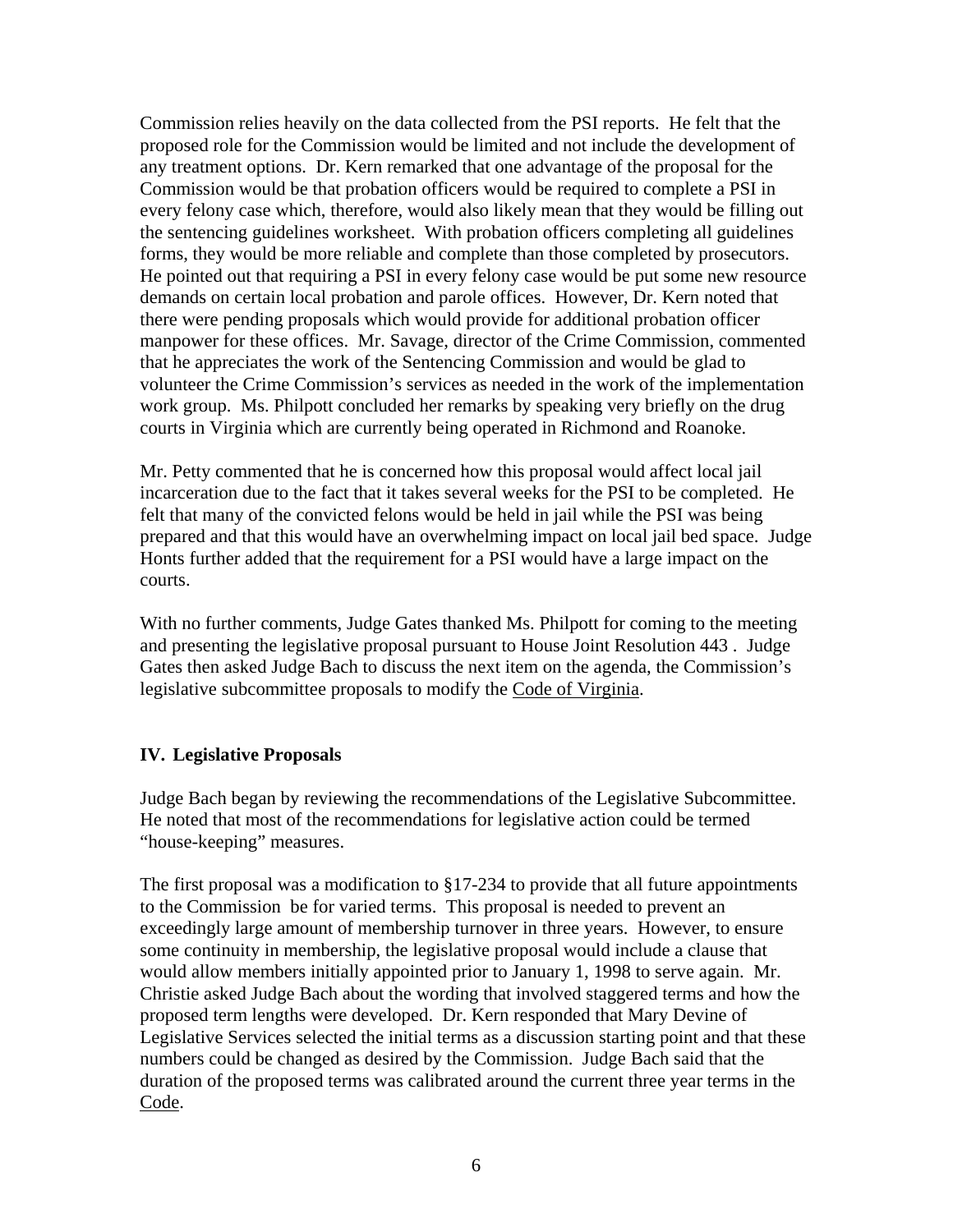The second legislative proposal dealt with the scoring of prior criminal record and the socalled "16 year rule". The law currently reads that when scoring past record, "only convictions or adjudications (i) occurring within sixteen years prior to the date of the offense upon which the current conviction or adjudication is based on or (ii) resulting in an incarceration from which the offender was released within sixteen years prior to the date of the offense upon which the current conviction or adjudication is based shall be deemed to be previous convictions." The intended purpose of the clause was to ensure that someone convicted of certain non-violent crimes who has been crime free for an extended time would not receive a large midpoint enhancement for a prior conviction that occurred a long time ago. Judge Bach said that, in reality, the provisions of the "16 year rule" are rarely applicable. More importantly, he observed, it is almost impossible for those responsible for filling out the forms to apply this rule in a fair and consistent manner. In most cases, information on the date of release from a prior incarceration for a violent crime is required in order to properly apply this rule. This information is never present on a prior record "rap sheet" and, consequently, it is impossible for those in the field to apply a scoring rule contained in the law.

The subcommittee proposed to recommend to the legislature the elimination of the "16 year rule" and leave it up to the judge's discretion to decide the merit of a guideline midpoint enhancement for a prior violent crime in the distant past. Mr. Kneedler asked if the proposal would just eliminate the clause of the "16 year rule". Judge Bach said the bill would only strike the language that concerned this matter. Judge McGlothlin asked if all the old violent felonies were going to be scored with the elimination of this rule. Dr. Kern said that the entire record would be scored. Mr. Vassar remarked that very old convictions for some felons would now be scored and treated in the same fashion as more recent convictions for other felons. He felt this would be unfair. He asserted that the Commission should keep the rule so offenders would not be penalized for offenses that occurred long ago. Judge Bach answered that while the objective of the rule was a good one, in practice the rule could not be applied. He said that the source material for applying this rule is the criminal history "rap" sheet and this type of data is simply not found on criminal history records. The point of the proposal was to eliminate a scoring requirement that cannot be determined.

Judge Newman added that most judges will take into account an offender who has been crime-free for an extended period of time even if the entire record is scored on the guidelines worksheet. Mr. Kneedler felt that the Commission should recommend the elimination of this rule and leave it up to the judge's discretion the merit of the guidelines recommendation. Judge Bach felt that judges should be given the discretion to decide on the scoring weight accorded past criminal convictions. He further stated that the choice of a sixteen year crime-free period was arbitrary and that some judges may feel a shorter crime-free period is appropriate to justify a discounting of a prior conviction.

A motion to adopt this proposal was made and seconded and Judge Gates asked the Commission for a vote. With only one dissenting vote the Commission voted in favor of this proposal to modify §17-237 by eliminating the "16 year rule."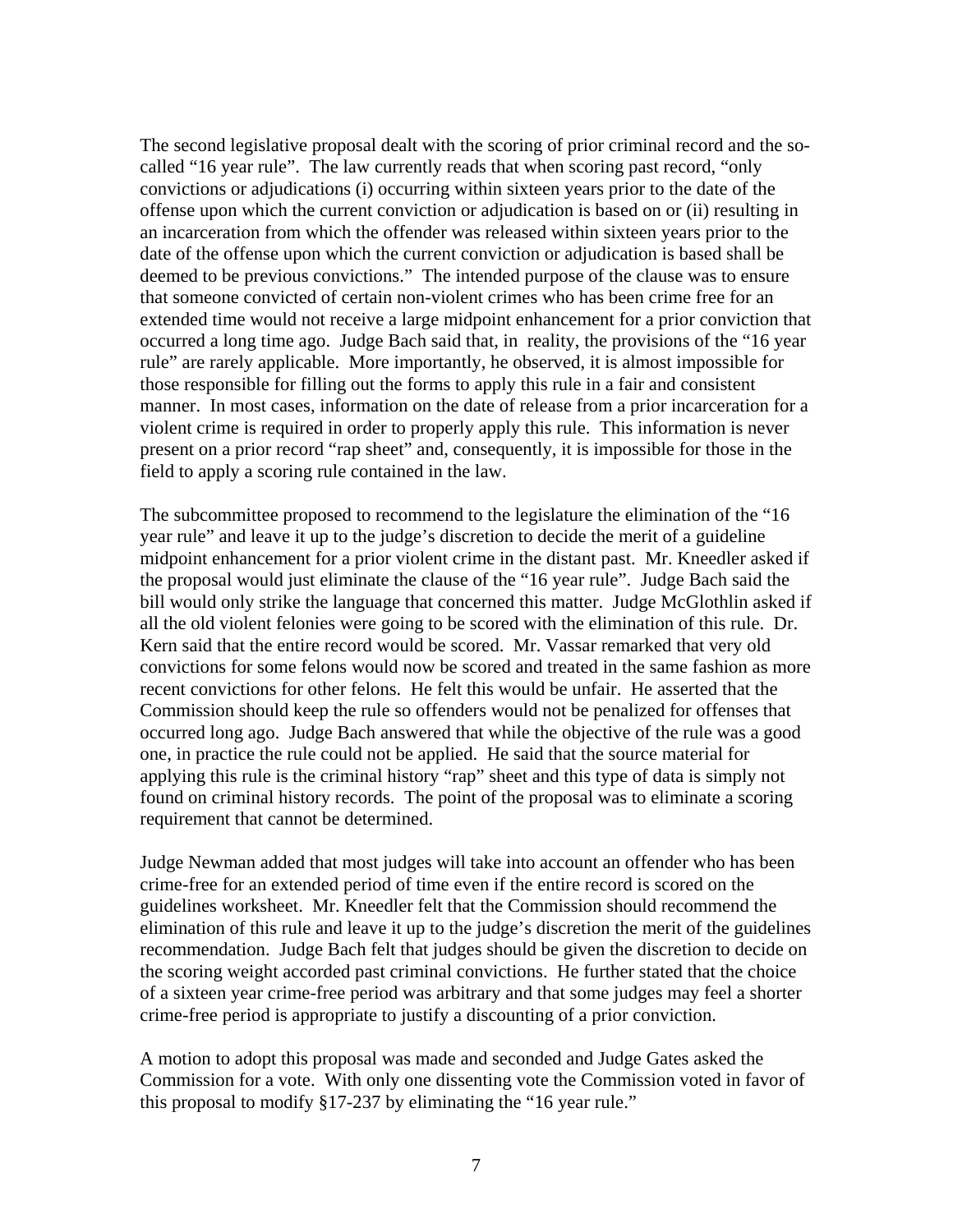Judge Bach also asked the Commission to vote on the recommendation that provides for staggered appointment terms so that turnover on the Commission is gradual and continuity is provided. Judge Stewart added that modifying the proposed Senate appointment terms to three years instead of two would create some other succession problems in the long run. Judge Bach asked Mr. Christie if he would agree to the proposal as presented. Mr. Christie responded that the proposal as it reads was fine.

A motion to adopt this proposal was made and seconded and Judge Gates asked the Commission for a vote. The Commission voted 15-0 in favor of the recommendation.

The third legislative proposal involved juvenile record access in order to complete guidelines worksheets. At the urging of the Commission, the legislature modified §16.1-306 in 1996 to allow juvenile records to be maintained in order to support the complete scoring of the sentencing guidelines worksheets. However, probation officers and Commonwealth's attorneys still continue to encounter difficulties in obtaining juvenile record information in a timely fashion. Judge Bach said that in some jurisdictions the prosecutors and probation officers are required to hand write all information they require to accurately prepare the guidelines worksheets. The written transcription of the juvenile record information is extremely time consuming and can be unreliable when notes are illegible. The recommended proposal would modify the Code to permit probation officers and prosecutors to receive photocopies of juvenile petitions and disposition information as required for sentencing guidelines work sheet computations.

A motion to adopt this proposal was made and seconded and Judge Gates asked the Commission for a vote. The Commission voted 15-0 in favor of the recommendation.

The fourth legislative proposal was to modify §19.2-298.01 to clearly state that the sentencing guidelines forms are open records and shall not be sealed upon entry of the sentencing order. It has been the understanding of the Commission that the guidelines forms are open records and available for review by the public. There is no specific language in the Code that requires a court clerk to seal guidelines work sheets.

A motion to adopt this proposal was made and seconded and Judge Gates asked the Commission for a vote. The Commission voted 15-0 in favor of the recommendation.

The fifth and last legislative proposal involved modifying §19.2-298.01 (C) to make it clear that if there is not concurrence of the accused, the court and the attorney for the Commonwealth, with regard to the prosecutor preparing the worksheet, that the court *shall* instruct the probation officer to prepare the forms. The clause in the current the law has been interpreted by a few to mean that guidelines worksheets are not required in plea agreement cases. This interpretation derives from the use of the word "may" with reference to both the probation officer and Commonwealth's attorney options for worksheet preparation in cases not involving a jury or bench trial.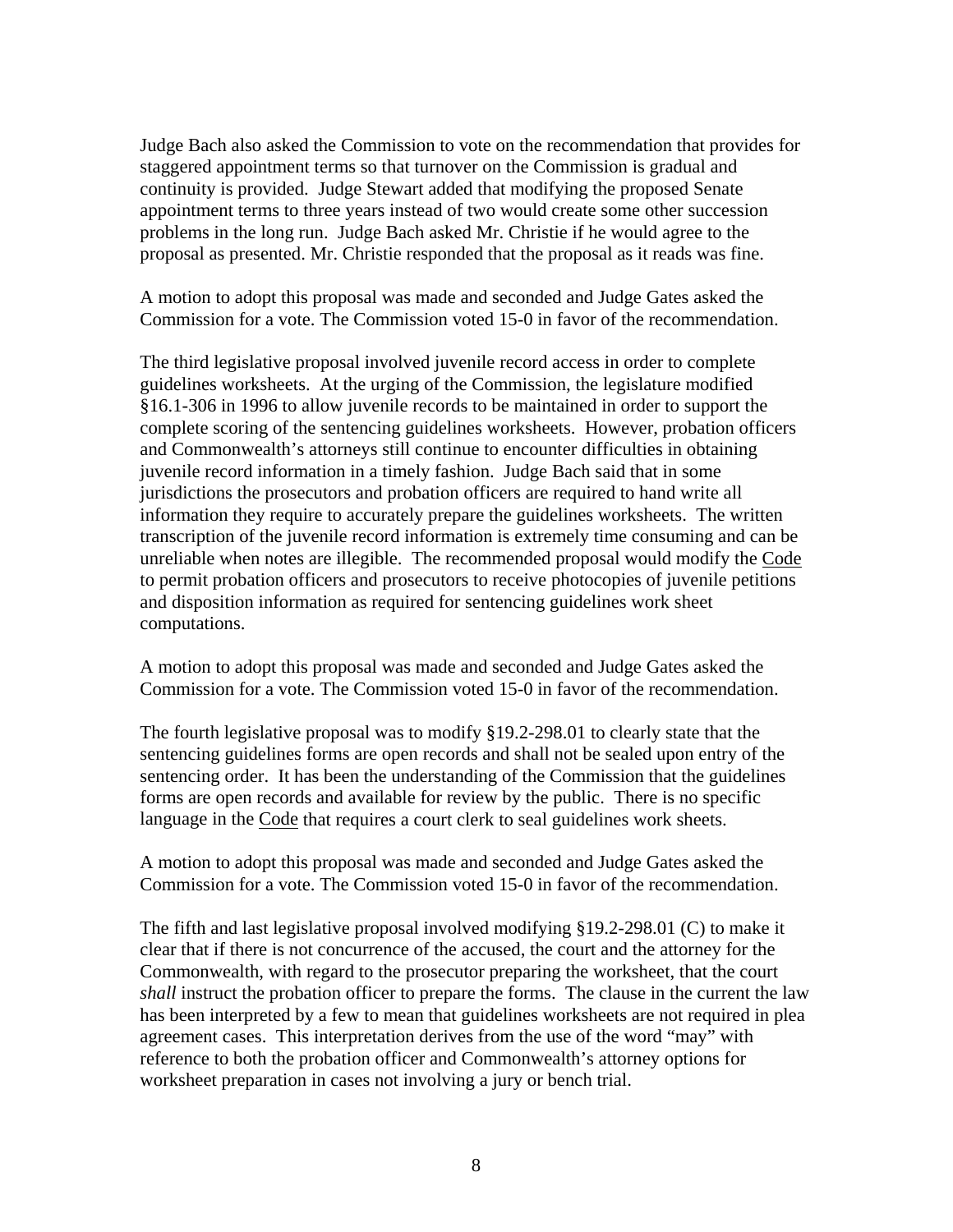A motion to adopt this proposal was made and seconded and Judge Gates asked the Commission for a vote. The Commission voted 15-0 in favor of the recommendation.

Judge Gates asked if the appointment of a Vice-Chairman was added in the first recommendation that dealt with membership of the Commission. Judge Bach said the language covering this subject was included in the legislative proposal. The legislative proposals all being adopted, Dr. Kern indicated that he would seek out legislators to patron the bills and would monitor their progress throughout the legislative process.

Judge Gates then said that at the last meeting, Dr. Kern reviewed a detailed outline of the proposed content of the 1997 Annual Report of the Commission. The Commission is required to submit an Annual Report to the Chief Justice, Governor, and the General Assembly by December 1 of each year. Judge Gates asked Dr. Kern to discuss the next item on the agenda, the draft of the 1997 Annual Report.

### **V. 1997 Annual Report Draft**

Dr. Kern began the discussion on this item by saying that a draft of the report has been included in the member's packet. He asked the members to read the draft and return any comments and edits to him within the next two weeks. He then turned the presentation over to Ms. Farrar-Owens to present the sentencing guidelines compliance chapter of the report.

# **A. Sentencing Guidelines Compliance Report**

Ms. Farrar-Owens presented a series of charts to summarize the compliance rate patterns and trends. She explained that the presentation is condensed and a complete compliance update is in the packets distributed to each member. The analysis in the annual report includes all cases received through September 30. There is a special section in the report which focuses on the cases affected by the modifications to the guidelines which took effect last July 1.

**Recommended and Actual Disposition:** For the time period January 1, 1995 through September 30, 1997, over 38,000 work sheets were submitted to the Commission. She said that the guidelines recommended that 46% of the offenders be sentenced to imprisonment in excess of 6 months and, in fact, 41% received such a sanction. An additional 19% were recommended for incarceration for some period less than 6 months but 22% were actually sentenced to such a term. Mr. Christie asked if the new change in the definition of a state prison term would skew the overall statistics. He wondered if it would be possible to look at the whole data set with the definition change. Ms. Farrar-Owens said that would be possible to present that data in the future for those cases affected by the change. She continued by saying that the remaining 35% of felons were recommended for probation or a non-incarceration sanction with 37% actually receiving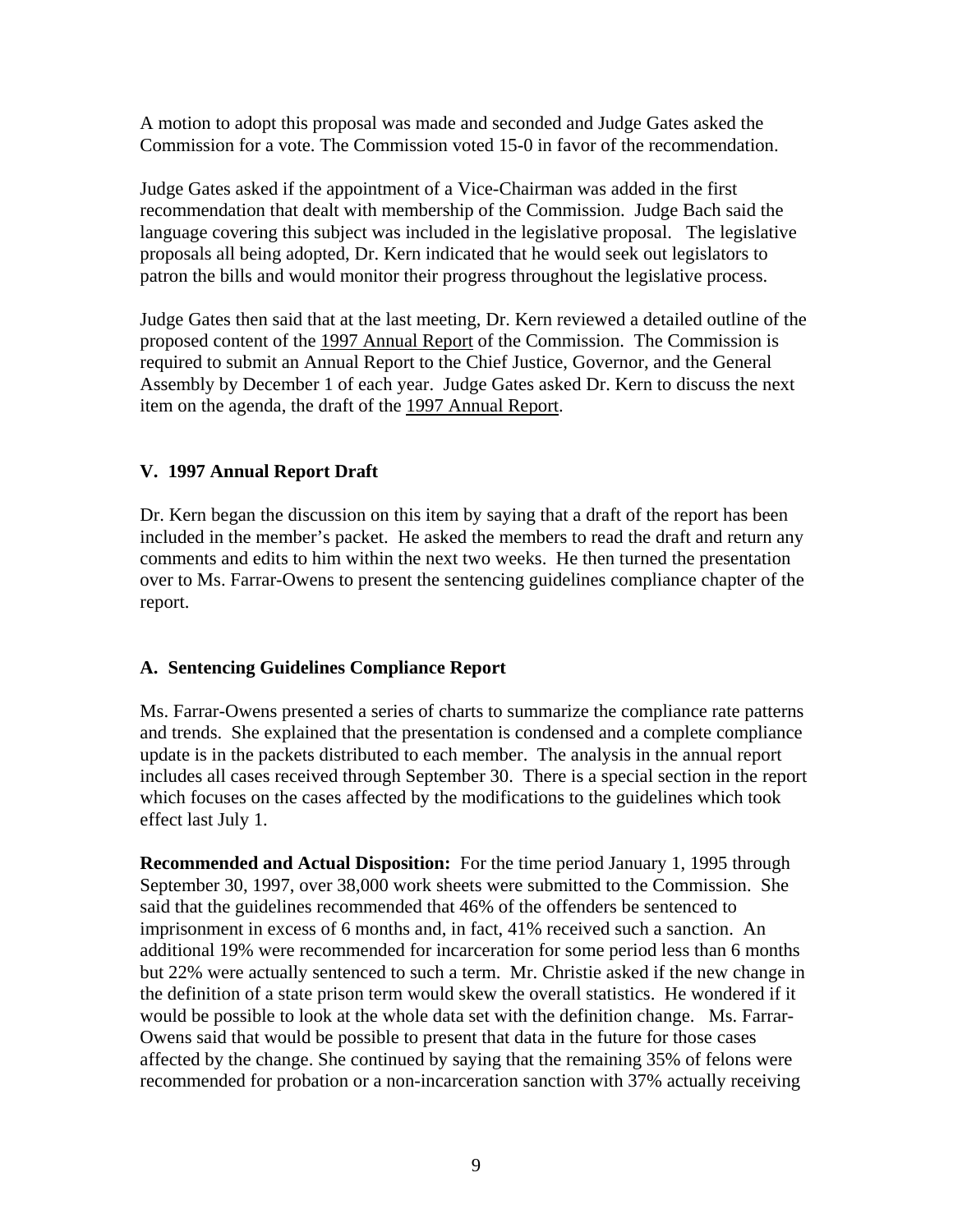such a sanction. She concluded that actual dispositions reflect a high degree of consensus with the guidelines recommendation for type of disposition.

**Overall Sentencing Guidelines Compliance:** Ms. Farrar-Owens commented that overall compliance with the guidelines was nearly 76%. The aggravation rate was reported as 13% and the mitigation rate, 11%. She noted that isolating departure cases does not reveal a strong bias toward sentencing above or below guidelines recommendations. Among the departures, 54% are cases involving aggravation while 46% are those involving instances of mitigation. She said that these patterns of compliance have been stable since the sentencing guidelines were instituted in 1995.

**Durational Compliance:** Durational compliance is defined as the rate at which judges sentence offenders to terms of incarceration that fall exactly within the recommended guidelines range. Ms. Farrar-Owens noted the high rate at which judges agree with the type of disposition recommended by the guidelines. Dispositional compliance with the guidelines was 84% while durational compliance measured 76%. This result indicates that judges agree with the type of sentence recommended by the guidelines more often than they agree with the specific term recommended in incarceration cases. In cases that received incarceration but were sentenced below the guidelines, terms have fallen short of the guidelines minimum by a median value of 8 months. For offenders receiving terms longer than recommended sentences, the effective sentence exceeded the guidelines maximum by a median value of 12 months. She pointed out that departures from the guidelines in these cases are typically short, which indicate that disagreement with the guidelines recommendation is, in most cases, not of a dramatic nature.

**Compliance by Offense:** Ms. Farrar-Owens observed that compliance rates within offense groups range from a high of 83% in the larceny offense group to a low of 59% among the kidnapping offenses. In general, property offenses demonstrate rates of compliance higher than the violent offense group categories. Larceny, fraud, drugs, and the miscellaneous offense group all have compliance rates above 70%. The violent offenses which include assault, homicide, rape, robbery, and sexual assault offenses, all have compliance rates below 70%, with kidnapping falling below 60%.

Burglary of a dwelling, which receives statutorily mandated midpoint enhancements as a violent offense, registers a compliance rate similar to that of assault and robbery crimes (67%). Burglary of an other structure (non-dwellings), which does not receive a midpoint enhancement when a primary offense, exhibits the lowest compliance rate of all property offenses (72%).

**Specific Offense Compliance:** Ms. Farrar-Owens proceeded to discuss compliance by specific felony crimes because this type of analysis will assist the Commission in detecting and pinpointing those crimes where judges disagree with the sentencing guidelines most often. She observed that 159 distinct felony crimes collectively account for 95% of all felony sentencing events in Virginia's circuit courts. Among these 159 unique crimes, only 48 have occurred with enough frequency to produce 100 or more cases on the Commission data base.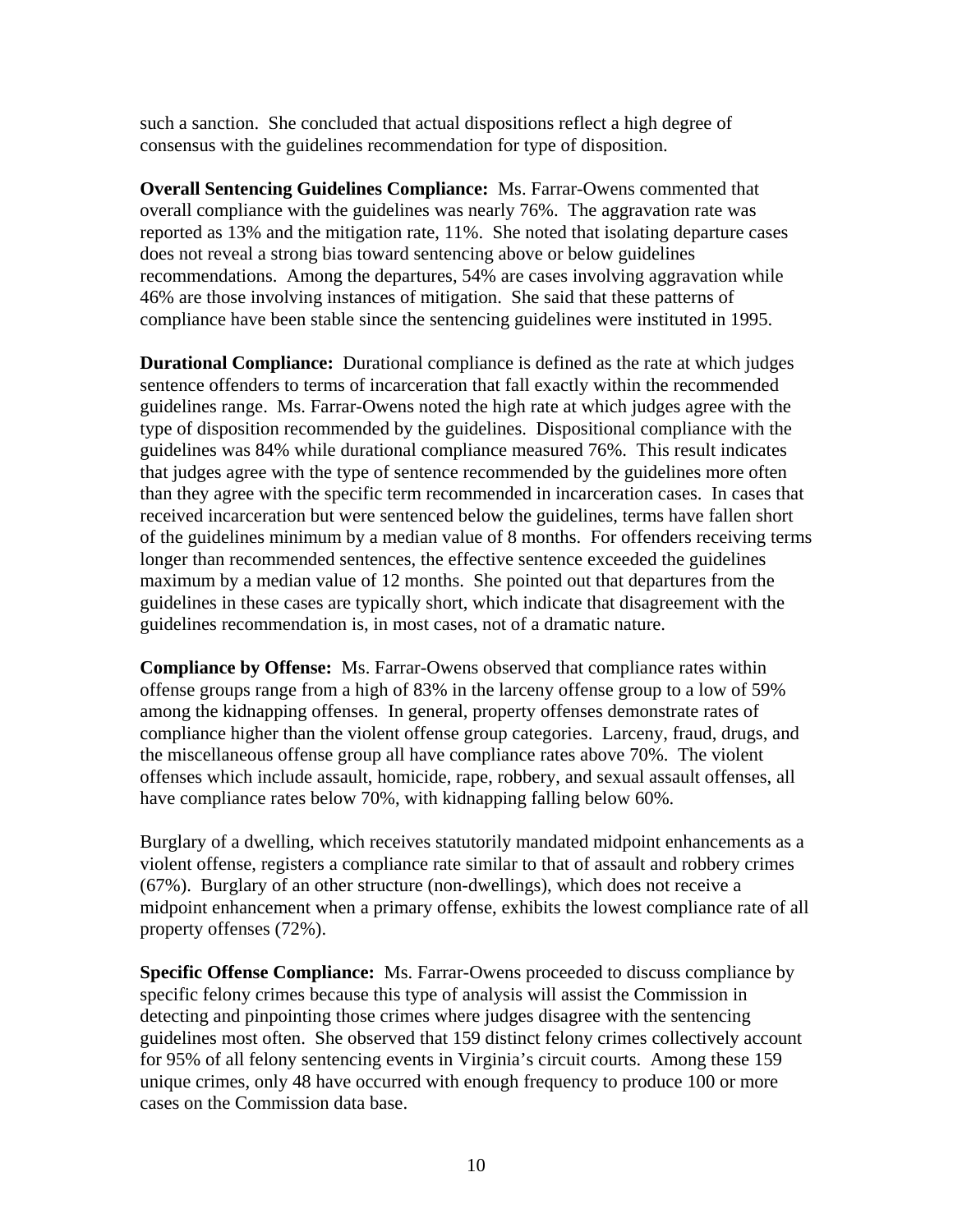The most frequently occurring offense, simple possession of a Schedule I/II drug, which comprises one out of every five guidelines cases, has a compliance rate of 80%. Two assaults, malicious injury, a Class 3 felony, and unlawful injury, a Class 6 felony, appear on the list of most frequently occurring crimes. The compliance for unlawful injury cases (74%) approximates overall compliance while malicious injury cases exhibit a compliance rate more than ten percentage points lower. Compliance in first degree murder cases is exceedingly high (82%), but second degree murder has the lowest compliance rate of all offenses (55%) except one. Nearly all the departures in second degree murder cases are sentences which exceed the guidelines range. Ms. Farrar-Owens offered as possible reasons for this pattern the occurrence of frequent jury sentences in these cases and the fact that many of these cases involve the result of a plea agreement which officially reduces the charge from first degree murder.

The only rape offense which produced a sufficient number of cases to analyze was that of forcible rape by threat, force or intimidation. Compliance for these crimes was only 58%. In a third of these rapes, judges sentenced offenders to punishment that was less severe than that recommended by the guidelines. Two sexual assaults, aggravated sexual battery (victim less than 13 years old) and carnal knowledge (victim 13 or 14 years old), yielded low compliance rates accompanied by high rates of aggravation. Ms. Farrar-Owens noted that there were four robberies offenses analyzed. Robberies committed without a gun or simulated gun had a higher compliance rate than those robberies committed with a gun or simulated gun, though all were below the overall compliance rate. The majority of these departures favored mitigation.

She remarked that burglaries of other structures with the intent to commit larceny (no weapon) demonstrated the highest compliance rate of all burglaries examined (71%), except for possession of burglary tools (76%). Burglaries of dwellings at night (no weapon) achieved a compliance rate less than 60%.

Ms. Farrar-Owens observed that the fraud and larceny offenses all had very high rates of compliance. She also said that many of the analyzed drug offenses report a high rate of compliance particularly the crimes of obtaining drugs by fraud and possession of a Schedule I/II drug. Most drug sales were characterized by lower compliance rates. Sentences for the sale, distribution, manufacture, or possession of a Schedule I/II drug with intent to distribute were within the guidelines only 63% of the time. Sentences for the sale of more than five pounds of marijuana had a compliance rate of 62%. Guidelines departures for both these drug offenses favor mitigation. In many of these guidelines mitigations, judge deemed the offender amenable for placement in an alternative punishment such as boot camp incarceration or detention center incarceration.

**Compliance by Circuit:** Ms. Farrar-Owens stated that compliance rates varied greatly across circuits. Overall, 15 of the state's 31 circuits demonstrate compliance rates in the 70% to 79% range, with an additional seven circuits reporting compliance rates of 80% or above. Only nine circuits have compliance rates below 70%. She said that both high and low compliance circuits were found in close proximity with no geographic pattern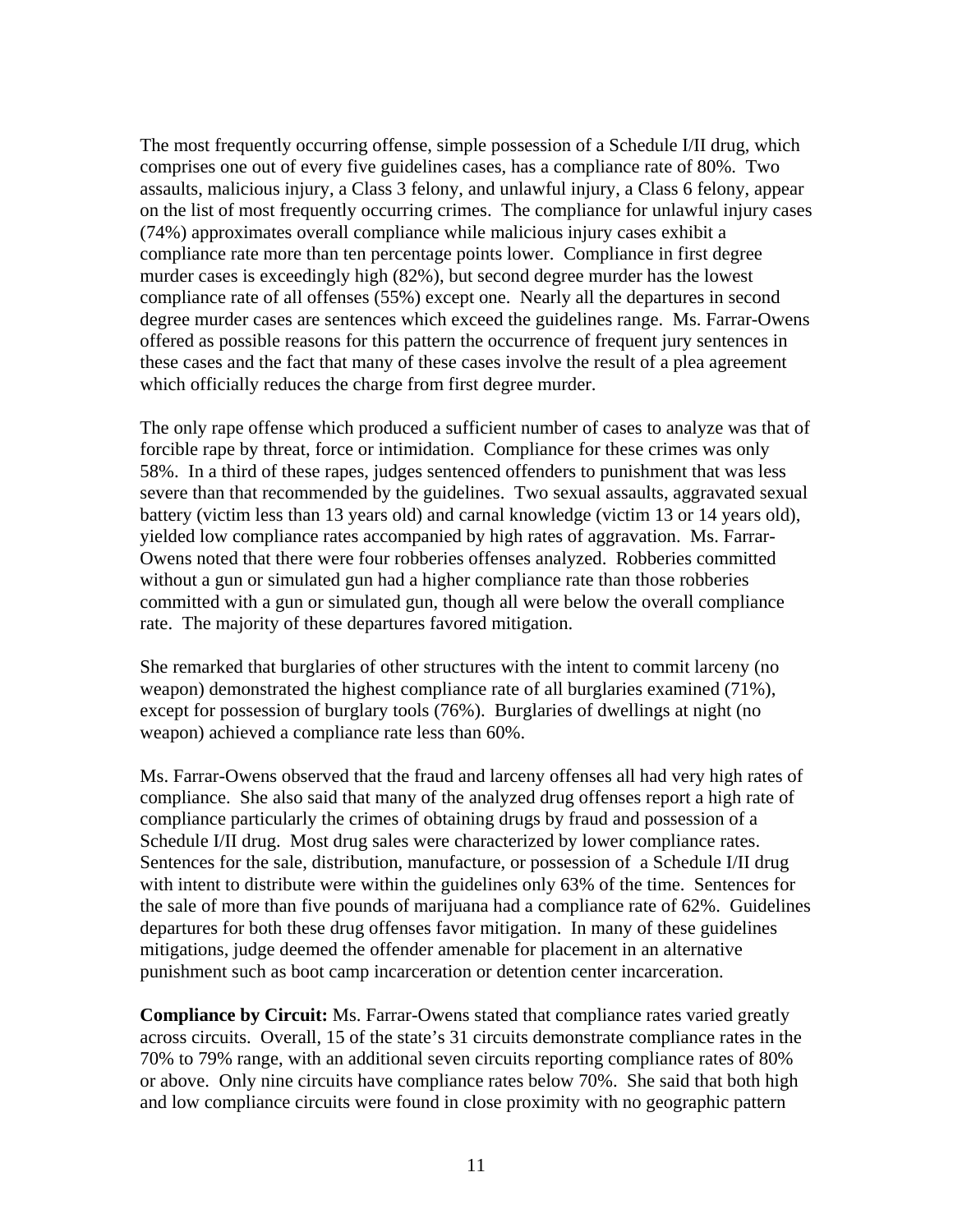being discernible. She did, however, point out that most of the circuits in the Hampton Roads area of Virginia maintain compliance rates at or above the statewide average.

The highest compliance rate among all the circuits, 87%, is found in Newport News (Circuit 7), but both Hampton (Circuit 8) and Portsmouth (Circuit 3) report 85% compliance figures. She also noted that Circuit 29 in Southwest Virginia and Circuit 23, encompassing the city of Roanoke, have the lowest compliance rates at 65%. Roanoke has the highest mitigation rate in the state at 21%. Roanoke, she noted, is a circuit with a drug court. She observed that the existence of the drug court may explain a significant portion of the mitigations. Circuit 22 (Danville, Franklin and Pittsylvania counties) retained the highest aggravation rate in the state, 27%.

**Reasons for Departure:** Ms. Farrar-Owens next presented information concerning the reasons judges cite when sentencing above or below the guidelines. Judges reported the decision to sentence an offender to an alternative sanction or community treatment more frequently than any other mitigation departure reason. She said that the use of alternative sanctions has increased from one out of every seven mitigation departure reasons in 1995 to one out of every four mitigations in 1997.

The most common reason for sentencing above the guidelines, cited in 13% of the aggravations, is that the offender's criminal lifestyle or history of criminality far exceeds the contents of his formal criminal record of convictions or juvenile adjudications of delinquency. In almost 12% of the aggravation cases, judges reported that the facts of the cases, or extreme aggravating circumstances, merited an upward departure.

**Midpoint Enhancements:** One out of every five cases have qualified for midpoint enhancements due to a current or prior conviction for a violent crime. The compliance rate in midpoint enhancement cases is 66% which is lower than the overall compliance rate. Low compliance in midpoint enhancement cases is suppressing the overall compliance rate. Overall, when judges depart from the guidelines in these cases, they are choosing to mitigate in the vast majority. She noted that compliance rates across the different types of midpoint enhancements were not consistent. Enhancements for a Category II prior record generated the highest rate of compliance of the midpoint enhancements (71%) and the lowest mitigation rate (22%). The most severe midpoint enhancement, that for a combination of a current violent offense and a Category I prior record, yielded the lowest rate of compliance (less than 62%), although compliance in cases receiving a Category I enhancement was almost as low (62%). Mr. Christie asked that the title of this chart be changed in the Annual Report for better clarification. Mr. Petty agreed with Mr. Christie that the label in the chart should be changed or a footnote could be added.

Ms. Farrar-Owens remarked that the Commission plans to initiate a complete reanalysis of all cases sentenced under the no-parole guidelines in the year ahead. She said this would allow the Commission to better assess the relationships between an offender's current offense, his prior record, guidelines midpoint enhancements and judicial sentencing.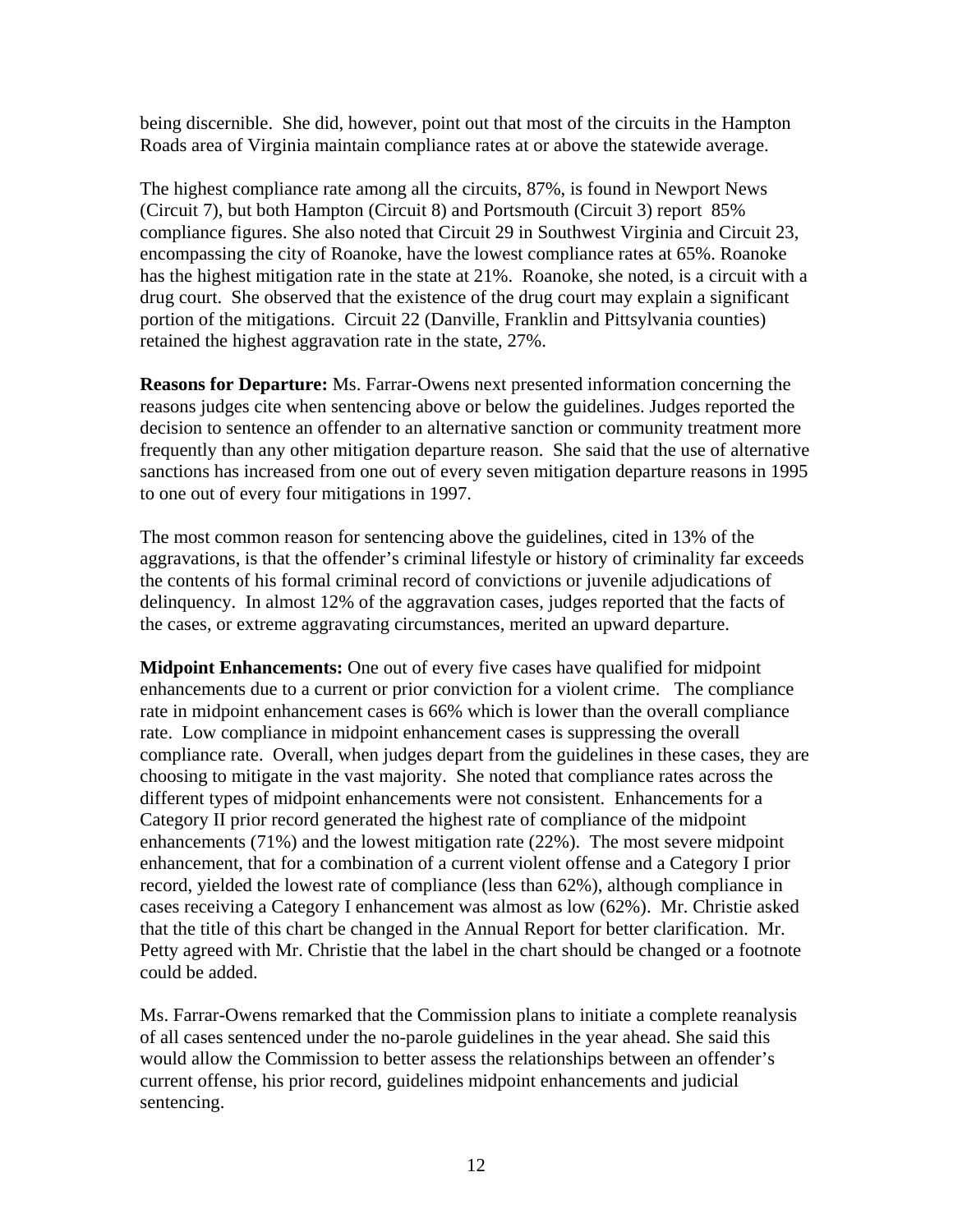**Sentencing Guidelines Compliance in Jury Cases:** Ms. Farrar-Owens proceeded to discuss sentencing guidelines compliance in jury cases. She presented data which illustrated that since 1986, the overall rate at which cases in the Commonwealth are adjudicated by a jury has been declining. Between 1986 and 1989, the overall rate of jury trials was around 6%. Beginning in the 1990s, the jury trial rate began to fall. During the 1994 legislative session, the General Assembly enacted provisions for a system of bifurcated jury trials which became effective beginning July 1, 1994. The first year of this process, the overall rate of jury trials dropped slightly to just under 4%, the lowest rate over the previous ten year period. The overall rate of jury trials sank to 2% in the first year of the truth-in-sentencing provisions in FY1995. The rate has risen slightly since 1995 to 2.6% of all felony cases adjudicated in Virginia's circuit courts.

Ms. Farrar-Owens commented that with the implementation of truth-in-sentencing, jury trials across all offense types have declined slowly. Over the past decade, jury trials for person, property and drug crimes all dropped nearly by half. Since 1995, the jury trial rate for crimes against person has rebounded from a low of 7% to nearly 11%, approaching the rate just prior to the adoption of truth-in-sentencing. She pointed out, however that jury trial rates for property and drug crimes have not rebounded.

The Commission has received 902 cases tried by juries. The compliance rate for cases adjudicated by a judge or resolved by plea agreement exceeds 76%. In constrast, the sentences handed down by juries fell into compliance with the guidelines in only 43% of the cases. Judges modified jury sentences in less than a third of the cases. Of the cases in which the judge lowered the jury sentence, nearly half were cases in which the final sentence was still out of compliance with the guidelines recommendation for the case. Judges brought a high jury sentence into compliance with the guidelines recommendation in only 12% of all jury cases.

**Sentencing Guidelines Compliance and 1997 Revisions:** Ms. Farrar-Owens then presented data included in the "impact section" of the Annual Report. She then focused on the modifications to the guidelines which took effect July 1, 1997.

**Drug Guidelines:** In response to criticism that the guidelines did not account for the amount of drug involved in sales related offenses, the Commission approved changes which consider the weight of cocaine. Since the modification to the drug guidelines took effect, the Commission has received 15 cases which qualified for the three year enhancement and two cases which qualified for the five year enhancement for the sale of large quantities of cocaine. Mr. Vassar asked if the change included both forms of cocaine, crack and powder. Ms. Farrar-Owens said it includes both forms. Judges have elected to sentence roughly half of the offenders within the new range recommended by the guidelines and have departed below the guidelines in remaining cases. Ms. Farrar-Owens observed that the number of cases is far too few to draw any conclusions about compliance under the new quantity enhancements.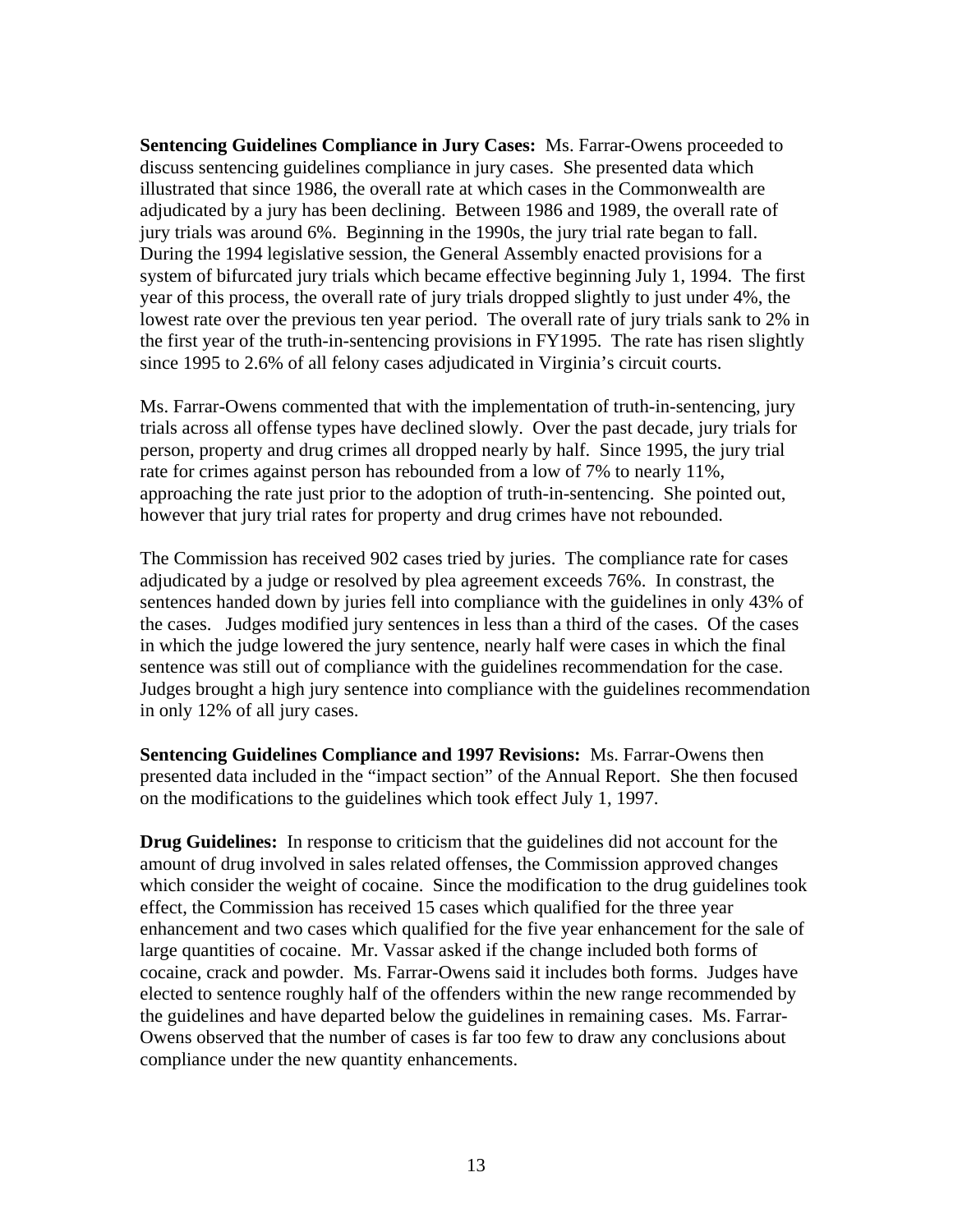The Commission has received 60 cases of first-time felons convicted of selling a gram or less of cocaine. These cases were targeted for the dual option guidelines recommendation of either traditional incarceration or Detention Center Incarceration. In 15% of these cases, judges have opted for incarceration in a detention center. In 8% of these drug cases it appeared that the boot camp incarceration program was selected. Although 12% of these drug felons received no incarceration, 5% received incarceration of six months or less. The remaining 60% of first-time cocaine sellers received traditional incarceration of seven months or more. The Commission will be studying the impact of this change to drug guidelines over the next year.

**Sex Offenses Against Children:** The Commission also added a factor to the sexual assault guidelines for crimes in which the victim was less than 13 years old at the time of the offense. The addition of this factor increases the likelihood that offenders who commit sex crimes against the very young will be recommended for incarceration, particularly prison. Ms. Farrar-Owens continued by saying that we have received 29 sexual assault cases since July 1 which involved victims less than 13. Judges have complied with the new sentence recommendation at a rate of nearly 66%. While this compliance rate is somewhat higher than before the modification, it is interesting to note that the pattern of departures in these cases has reversed itself. Prior to this guideline modification, the overwhelming majority of departures were above the recommended maximum in the guidelines. Now, she noted, the majority of departures for the cases receiving the new enhancement are falling below the minimum recommended by the guidelines. Mr. Vassar commented that perhaps the Commission over calculated what the appropriate enhancement should be in these cases. Ms. Farrar-Owens responded that the number of cases this conclusion is based on is still very small and it is too early to draw any conclusions about the effect of this change to the guidelines.

**Habitual Traffic:** Ms. Farrar-Owens then spoke about the early impact of changes in the habitual traffic offender statute. This particular alteration, she remarked, was not a change in the guidelines but a revision in the Code of Virginia that was recommended by the Commission and passed by the General Assembly. This modification allows judges to suspend the 12 month mandatory minimum incarceration term and sentence offenders to detention center, diversion center or boot camp.

Of the 128 habitual traffic cases sentenced since July 1, only 7% have had the mandatory minimum sentence suspended and been sentenced to one of the alternative sanctions. Nearly two-thirds still received the 12 month sentence. Because of its potential impact on Virginia's prison population, the Commission will be closely monitoring the impact of this change in the upcoming year.

**Special Study of Embezzlement Cases:** Ms. Farrar-Owens provided a status update on the special study of embezzlement cases. She said that the Commission is pursuing a study of embezzlement cases to examine if the dollar value embezzled or other factors have an impact on sentencing. Since there is no automated source of dollar value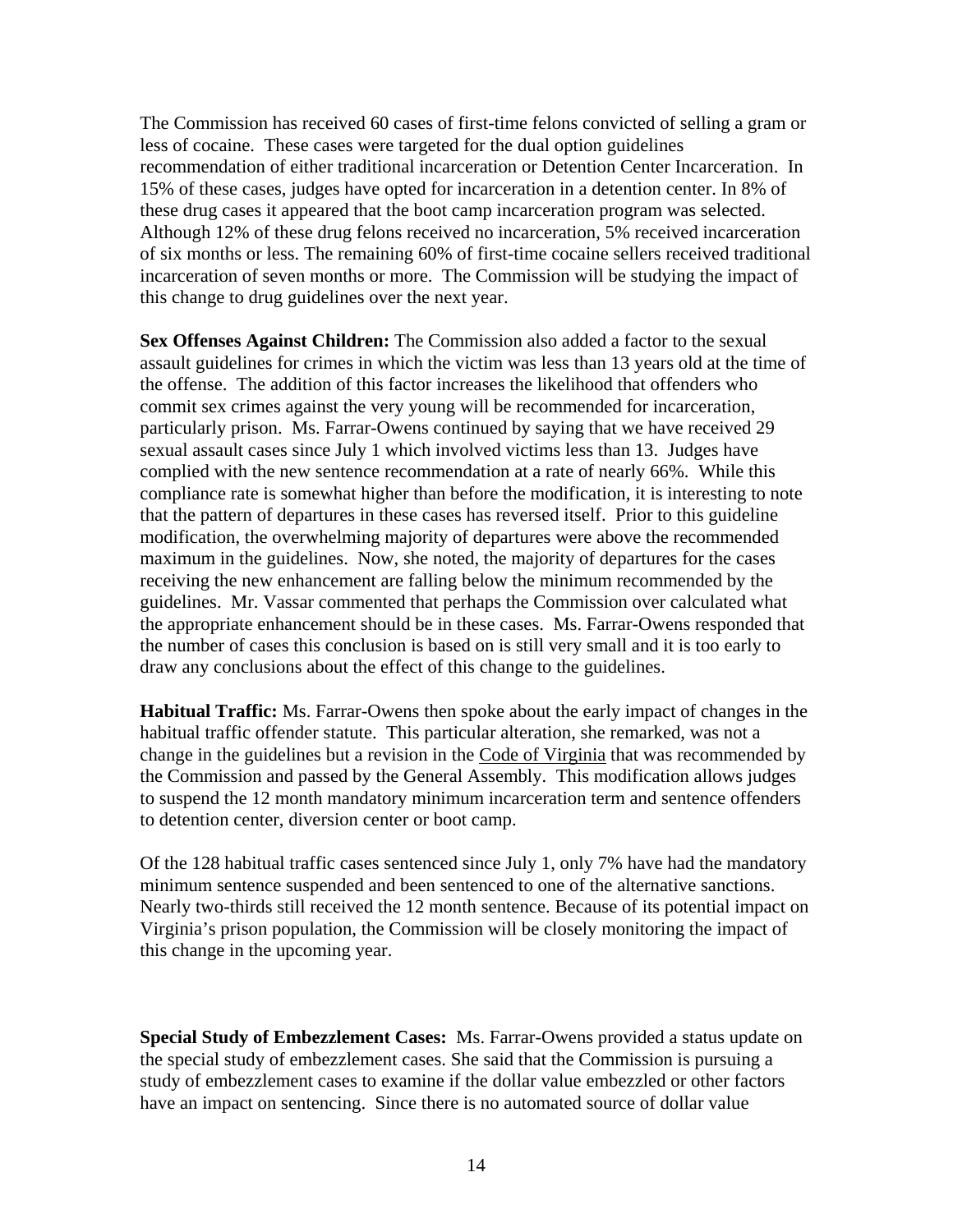involved in embezzlement cases, the Commission initiated a plan for manual data collection. She noted that the Commission is still reviewing PSIs and the characteristics of the embezzlement offense are being coded. The process has been slow due to the preparation of this year's annual report.

Judge Gates then asked Dr. Hunt to discuss the next item on the agenda, an update on the Risk Assessment Component to the Guidelines.

# **B. Risk Assessment Component on Guidelines System**

Dr. Hunt asked Judge Stewart, Chair of the Research Subcommittee, if he would like to say anything before he started his presentation. Judge Stewart reminded the Commission about the change of the name of the Risk Assessment worksheet to Section D.

Dr. Hunt began his presentation with a brief introduction of offender risk assessment. The General Assembly required that the Sentencing Commission undertake a study of those incarcerated for property and drug crimes. The Commission was required to study the feasibility of placing 25% of these offenders in alternative sanctions based on a risk assessment instrument that identifies those offenders with the lowest risk to public safety. The Commission members were provided with a copy of the new work sheet (Section D). Section D will be incorporated within the current guidelines system as an additional work sheet to be filled out when the primary offense is either a drug, fraud, or larceny crime and the recommended sentence is incarceration. If the offender scores nine points or less on Section D, that offender would be recommended for alternative sanctions. The judge would then decide if the offender was a good candidate for alternative sanctions.

After selecting potential test circuits, staff from the Commission met with judges and other professionals such as Commonwealth's attorneys, probation officers, and defense attorneys who will be involved in the project in each of the circuits. Staff explained the legislative mandate and what would be involved in the pilot test. Dr. Hunt reported that three judicial circuits have agreed to serve as pilot jurisdictions: Circuit 5, (the cities of Franklin and Suffolk and the counties of Southampton and Isle of Wight), Circuit 14 (Henrico), and Circuit 19 (Fairfax). Implementation of the risk assessment project will begin on December 1. The staff visited Circuit 31 (Prince William) but the judges in this circuit decided not to participate in the risk assessment study. He acknowledged that there is still a possibility that Circuit 22 (Danville, Franklin and Pittsylvania) will participate in the study and that a meeting has been arranged to discuss this matter. Dr. Hunt discussed the substantial staff time which was devoted to training at the pilot sites in October and early November. The goal of the training and education seminars was to familiarize individuals with the risk assessment component of the guidelines and explain how the risk assessment worksheets and cover sheets should be completed. He indicated that the risk assessment worksheets will be ready for delivery to the pilot sites by December 1.

He then summarized the chapter on risk assessment in the annual report and focused on the statistical prediction, selection of risk factors and the selection of risk threshold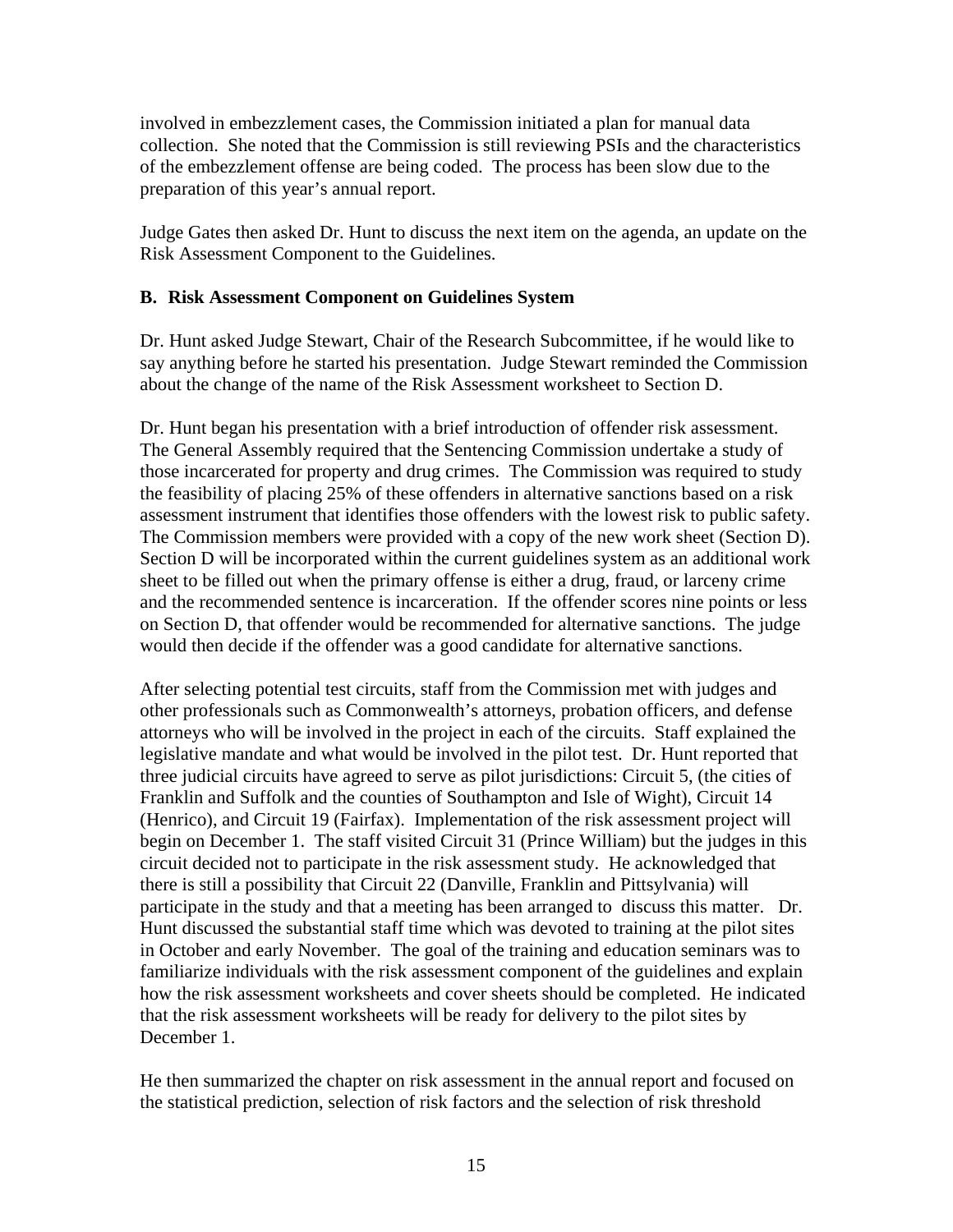sections. He encouraged the members to make comments on these sections and the entire chapter and to return their suggestions as soon as possible.

Judge Gates turned to the next item on the agenda and asked Dr. Kern to provide an overview of the 1997 Annual Report section on the impact of the new sentencing system.

### **C. Impact of New Sentencing System**

Dr. Kern provided an overview of a planned section in the Annual Report that has not been completed yet. He informed the members that they would receive this material by the following week. He then presented a series of charts which summarized the various impacts of the new sentencing system.

He first discussed the impact of the new sentencing system on the percentage of sentence being served in prison under the new system. The goal of the new system was to establish truth-in-sentencing to ensure that offenders were serving a significant share of their prison terms. According to a snapshot of our current prison population, inmates sentenced under the new system are, on average, serving nearly 90% of the sentences imposed in the courtroom. The rate at which inmates are earning sentences credits does not vary significantly across major offense groups. He said that larceny and fraud offenders, on average, are earning credits such that they are serving a little more than 89% of their sentences, while inmates convicted of robbery are serving about 90% of their sentences.

Dr. Kern then spoke about the new policy for the application of earned sentence credits which was modeled after the old system. Under the new program established by the Department of Corrections (DOC), there are four different rates at which inmates can earn credits: 4 ½ days for every 30 served (Level 1), three days for every 30 served (Level 2), 1 ½ days for every 30 served (Level 3) and zero days for every 30 served (Level 4). Analysis revealed that the majority (69%) of offenders are earning three days for every 30 served which is considered Level 2. Over one-fifth (22%) are earning the highest level, Level 1. Only 4% of inmates are earning Level 3 and 5% are earning no sentence credits at all. Judge Johnston asked if the figures presented are current. Dr. Kern said yes and that these statistics portray a snapshot of today's prison population.

The next section of the presentation dealt with the impact of the new sentencing system on incarceration periods for violent offenders. In assessing the impact of the new system, there is significant evidence that violent offenders are indeed serving longer sentences behind bars than they historically served prior to sentencing reform. Dr. Kern presented a series of charts that reported values of incarceration time served under the parole law (1988-1992) and after sentencing reform (1/1/95 - 9/30/97) that were represented by the median. The values for current practice represent expected time served on no-parole sentences (90%) for cases recommended for, and sentenced to, more than six months of incarceration. Dr. Kern started with the offense of first degree murder. First degree murderers who had no prior record of violence served, on average, 12 ½ years under the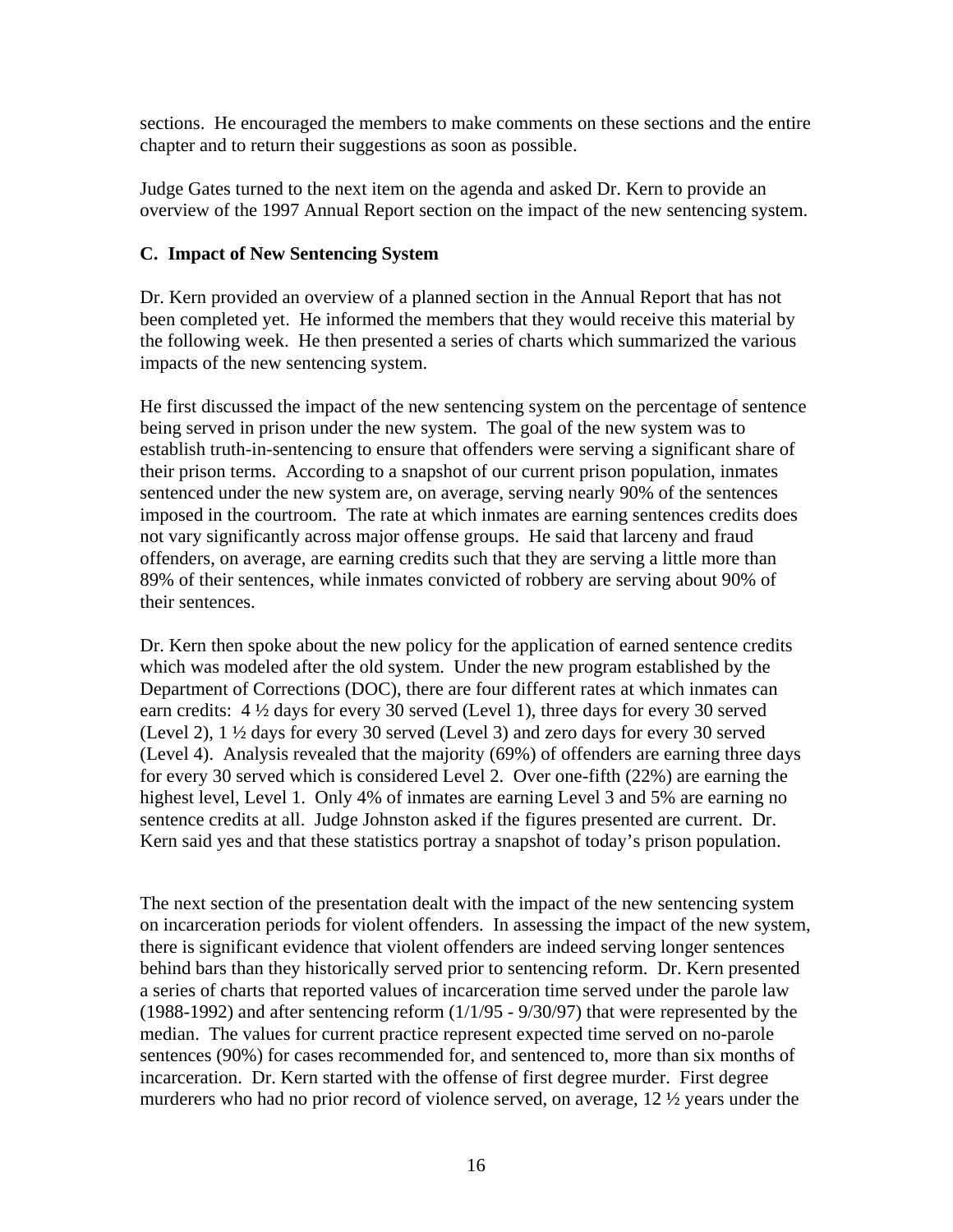parole system (1988-1992). After sentencing reform, offenders convicted of first degree murder with no prior record of violence are expected to serve, on average, sentences of 36 years in prison. For those offenders with a Category II (prior violent felony which carries a maximum statutory penalty of less than forty years) prior record, who served, on average, a median of 14 years under the previous system, are now receiving terms which will result in a typical time to serve of over 46 years. The most violent offender, those convicted of first degree murder who have a more serious violent record, Category I (prior record which is a prior violent felony which carries a maximum statutory penalty of forty years of more), having served, on average, less than 15 years in the past, are being sentenced to terms which will produce a median time to serve of 85 years under truth-in-sentencing. Mr. Kneedler asked Dr. Kern the age of the average offender that commits a homicide with no prior record in their background. Dr. Kern said that the staff did not analyze that data but, without looking at the data, he estimated that the offender would be in their mid 20s. Dr. Kern then reviewed other offenses like second degree murder, voluntary manslaughter, forcible rape, forcible sodomy and several more violent and nonviolent felonies.

After presenting all of these charts, Dr. Kern stated that there is unequivocal evidence that the sentences being imposed under the new system for violent offenders are producing lengths of stay dramatically longer than those historically seen. He said that it was the intent of the reform that offenders with violent criminal histories serve longer than those with less serious records. Dr. Kern said that the Commission members would be mailed a version of this section and the remaining sections, recommendations of the Commission and future plans, by next week. He asked the members to give the staff their comments by November 25. He reminded the members that the annual report must be delivered to the Governor, Chief Justice of the Supreme Court and the General Assembly by December 1.

### **VI. Miscellaneous Items**

Judge Gates next asked Dr. Kern to cover a number of miscellaneous items left on the agenda.

Dr. Kern said that the Commission has hired a new research associate, Linda Birtley. She will oversee the project(grant funded) to develop a proposal for a new juvenile sentencing database. Ms. Birtley will begin shortly.

With no further business, Judge Gates then asked the Commission to discuss future meeting dates for 1998. Dr. Kern said that historically the Commission has always met in early April, late June, early September and in early November. Judge Gates asked if this general schedule for meetings for the next year was agreeable. Judge McGlothlin expressed that the first and second weeks in the month, especially June, September and